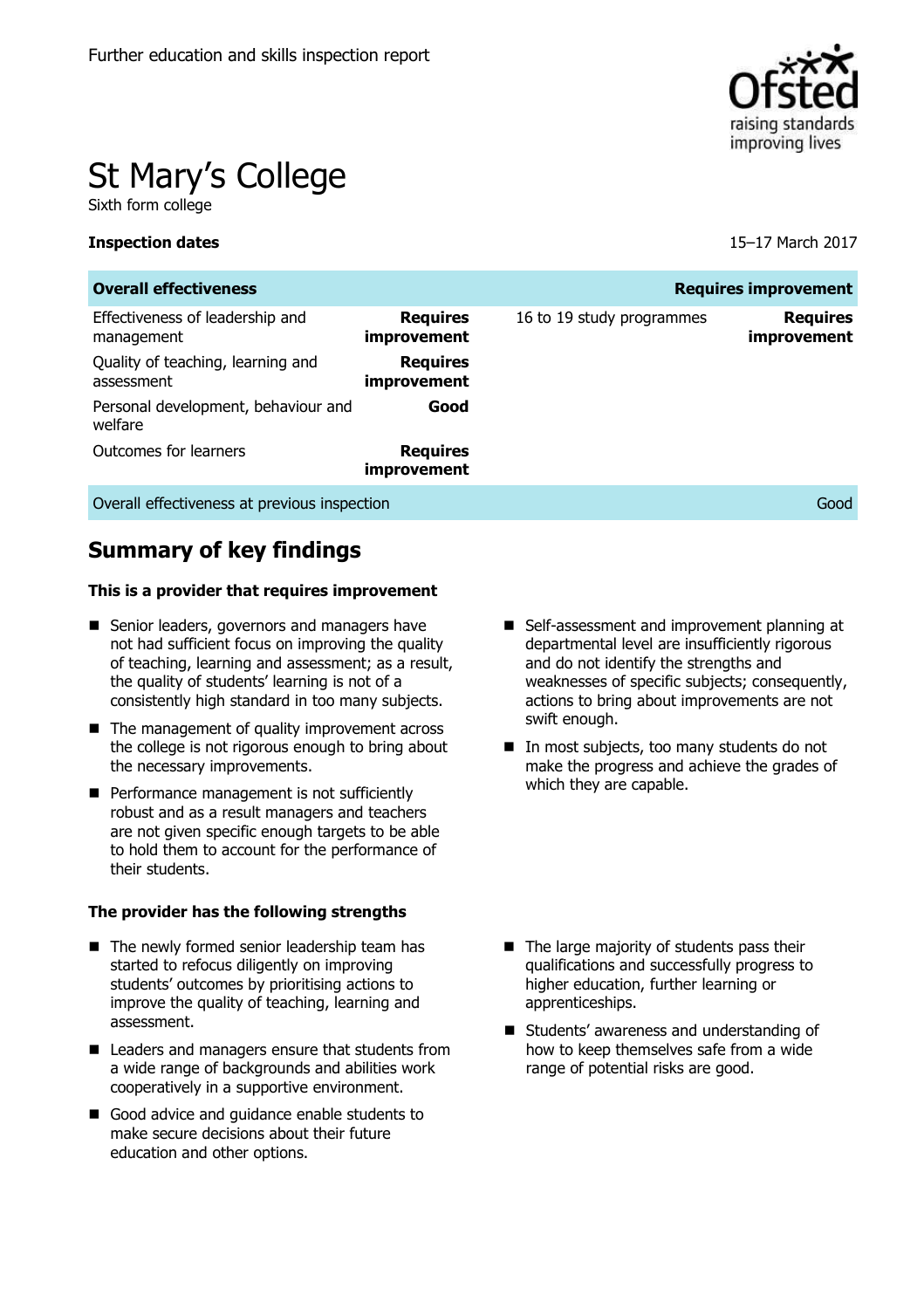

# **Full report**

### **Information about the provider**

- St Mary's College is a Catholic sixth form college located in Blackburn, Lancashire. It attracts an ethnically diverse student cohort from the town and surrounding areas. The college provides predominantly 16 to 19 study programmes, mainly through an A-level programme with a small amount of vocational provision. Currently, 890 students are enrolled on 16 to 19 study programmes at the college. The vast majority of students are following level 3 programmes. Forty-six students are on level 2 programmes and 36 on entry level/level 1 programmes. The college offers a very small adult provision, mainly in the community, which provides functional skills in English and mathematics at entry level, level 1 and level 2 for around 100 students.
- The proportion of students in the area who leave school with five or more GCSEs at grades  $A^*$  to C, including English and mathematics, is lower than the national figure.
- The Blackburn with Darwen borough has a population of 146,800. The unemployment rate for the borough is higher than the national average. The proportion of residents with no qualifications is above regional and national averages. The percentage of young people not in education, employment or training (NEET) is 5.7% and is above the regional and national averages.

### **What does the provider need to do to improve further?**

- Improve the quality of teaching, learning and assessment in all lessons, so that teachers:
	- have the highest expectations of what each learner can achieve and this is reflected in the pace and level of learning in lessons, including through the tasks that learners complete
	- make good use of information on students' prior attainment to plan lessons that challenge all students sufficiently and help them make the progress of which they are capable
	- improve their questioning techniques to probe and check the depth of students' understanding in order to help students extend their knowledge and improve their higher-level skills of analysis, synthesis and evaluation
	- provide sufficiently detailed feedback to help students know what they have done well and what they need to do to improve their work and increase their progress.
- Senior leaders and governors must continue to focus on improving the quality of teaching, learning and assessment and the progress students make by ensuring that all staff implement rigorously and consistently the new quality improvement processes in order to bring about improvements in students' progress and achievement.
- Senior leaders must ensure that self-assessment and improvement planning are sufficiently rigorous at departmental level to identify accurately strengths and to implement improvement plans to address areas for improvement swiftly.
- Senior leaders and governors need to implement a robust performance management process that clearly articulates to everyone their role and accountability in improving standards.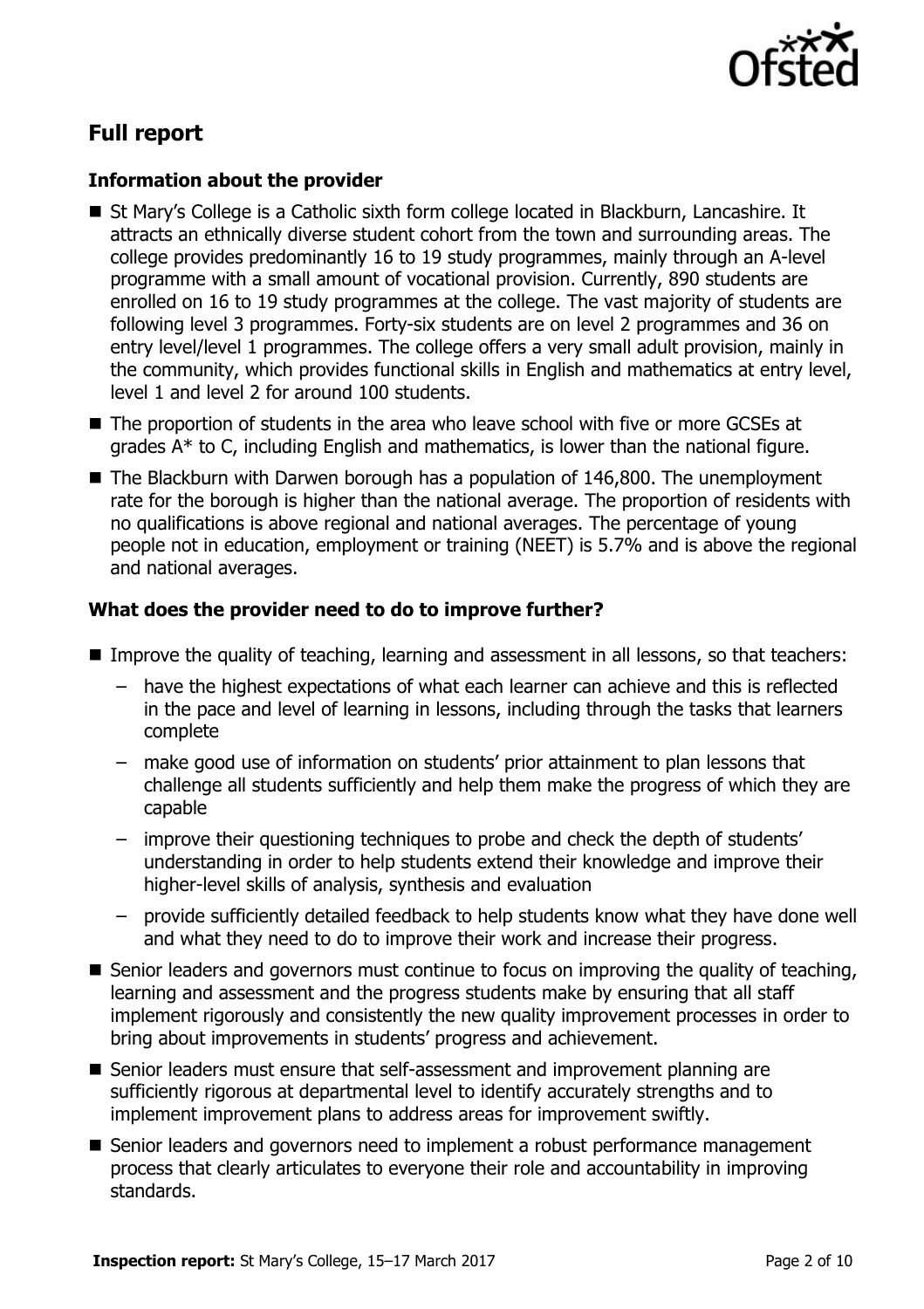

## **Inspection judgements**

#### **Effectiveness of leadership and management Requires improvement**

- Senior leaders, and governors and managers have not taken enough effective action since the previous inspection to ensure that all students achieve to their full potential. Until very recently, leaders and managers had insufficient focus on improving the quality of teaching, learning and assessment. The very newly appointed acting principal and senior leadership team have been swift to recognise this and have implemented a number of initiatives, including improvements to the lesson observation process and staff development programme. Given the short time period, the impact of leaders' actions has not yet led to sustained and consistent improvement across the college.
- Too many targets for curriculum areas lack ambition for staff and students. For example, one target is 'to sustain a requires improvement grade' in their next subject selfassessment and another target is 'to come close to achieving the national average achievement rate'. This lack of high expectations has resulted in declining performance across many curriculum areas.
- Performance management is not robust enough to deliver improvements. For example, most teachers do not have specific targets relating to the quality of their teaching and assessment or the outcomes for their students to achieve. Consequently, teachers are not being held to account for the progress and achievements of their students. Leaders have recognised the need to improve further the performance management process and have introduced a new performance management framework but this has yet to have an impact on teachers' and managers' performance.
- Since the previous inspection, where the self-assessment report was judged to be weak, it is now very detailed, with judgements based on clear evidence. However, too often these judgements overstate strengths and do not recognise areas for improvement sufficiently.
- Senior leaders and managers provide an inclusive, harmonious, multicultural environment in which students of all faiths, and none, feel safe and can flourish. All leaders and managers are proud of the Marist values which underpin college life. They have significantly extended their recruitment of students from neighbouring boroughs to provide for an increasingly diverse group of students. The few instances of bullying that occur are dealt with swiftly and sensitively, and students report high levels of satisfaction in all areas of their study. The care and support that the college provides helps students to feel confident in expressing their views.
- College leaders work closely with local schools to ensure that they continue to meet the needs of school leavers. For example, despite low student numbers, managers are committed to continuing to deliver courses in modern foreign languages and they have increased significantly their vocational science provision in response to the curriculum in local schools.
- In the context of increasing local competition, senior leaders have successfully reversed a very significant decline in enrolments, and applications to the college are now increasing.

#### **The governance of the provider**

Governance requires improvement. Governors do not challenge senior leaders sufficiently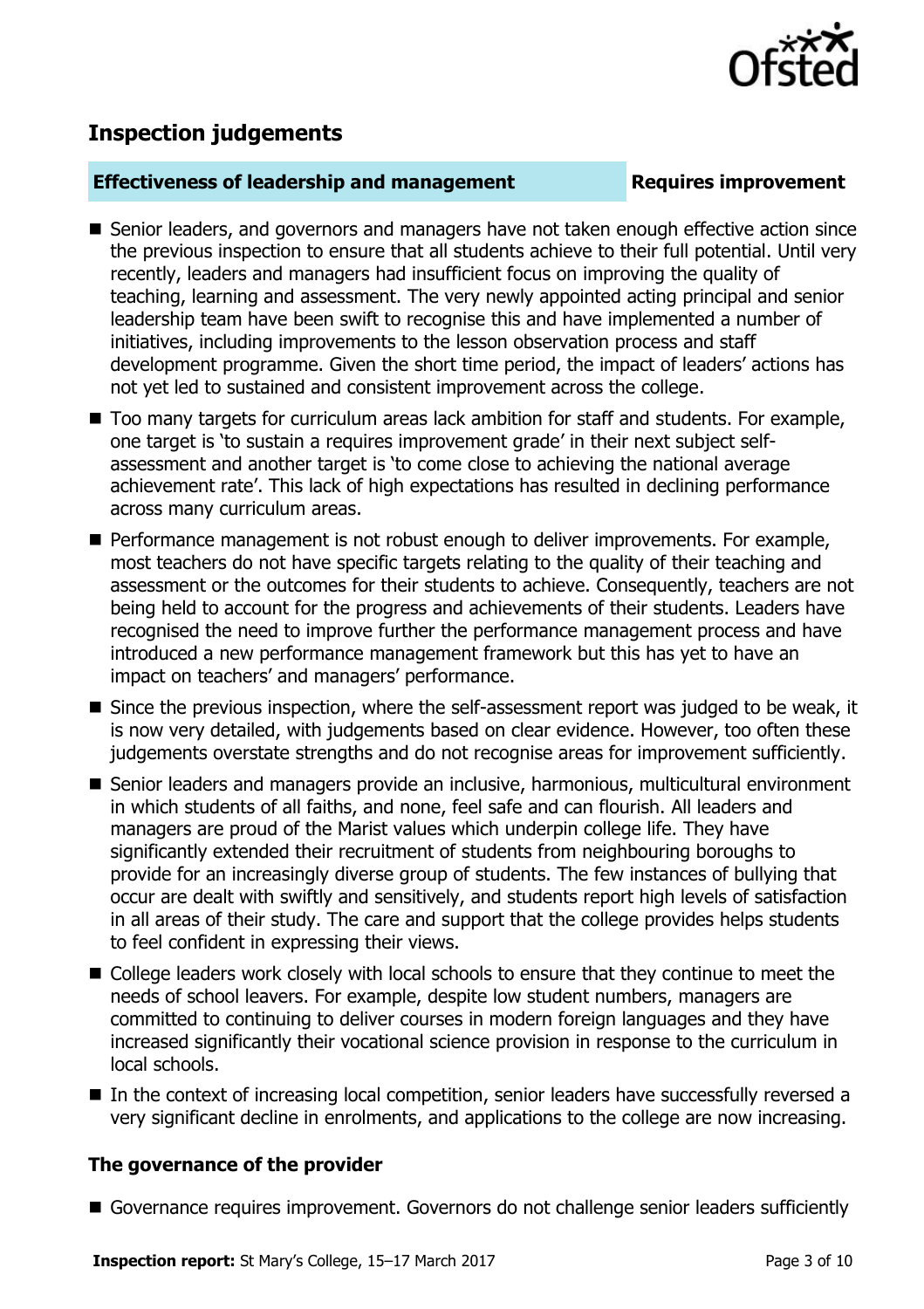

to improve outcomes for students. Too often, the reports presented to governors by leaders and managers do not include sufficient information on the quality of teaching, learning and assessment to enable governors to hold senior leaders and managers to account. As a result, governors do not have an accurate understanding of students' progress or the quality of teaching, learning and assessment.

- Governors and senior leaders have not managed the college's finances skilfully to be confident that the college has a sustainable financial future. They are now taking appropriate steps to secure a sustained future for the college and to resolve and reverse its challenging financial position.
- Governors lead effectively in the promotion of the college's ethos and mission. They show great commitment to the college and to sustaining the role it plays in its community.

### **Safeguarding**

- $\blacksquare$  The arrangements for safeguarding are effective.
- Staff, governors and students have all received effective training on safeguarding so that they are able to identify any concerns quickly and take effective action. Staff within the safeguarding team are suitably trained, have appropriate experience in child protection procedures and ensure that safeguarding matters are resolved rapidly and effectively.
- Strong and effective partnerships exist with the local safeguarding and 'Prevent' teams. Staff work closely with a variety of local external agencies to ensure that they are informed about emerging potential threats of radicalisation and extremism and take appropriate actions where necessary.
- Safe staff recruitment practices are well established, including the completion and recording of disclosure and barring checks. Senior leaders were swift to rectify the few minor reporting errors in the college's single central register.

### **Quality of teaching, learning and assessment <b>Requires improvement**

- The vast majority of students are studying academic qualifications at AS or A level. A small number of students are studying for qualifications at entry level, level 1 and level 2, or a mix of academic and vocational qualifications at level 3.
- Since the previous inspection, the quality of teaching, learning and assessment has declined. Too many students do not make the progress of which they are capable. In a small minority of lessons, not all students adhere to the deadlines set for the submission of work and teachers are not consistent in their approach to ensuring that students meet submission requirements.
- Teachers do not make enough use of their knowledge of students' prior attainment when planning their lessons. In many lessons, students complete the same tasks and activities, regardless of their ability or previous progress. Too often this results in a lack of challenge for the most able students, and weaker students struggle to understand key information or concepts. However, in psychology and English language, teachers give very careful consideration to what students need to learn, how they will learn it and how they will be assessed.
- Too many teachers do not use questioning skilfully to extend students' knowledge or to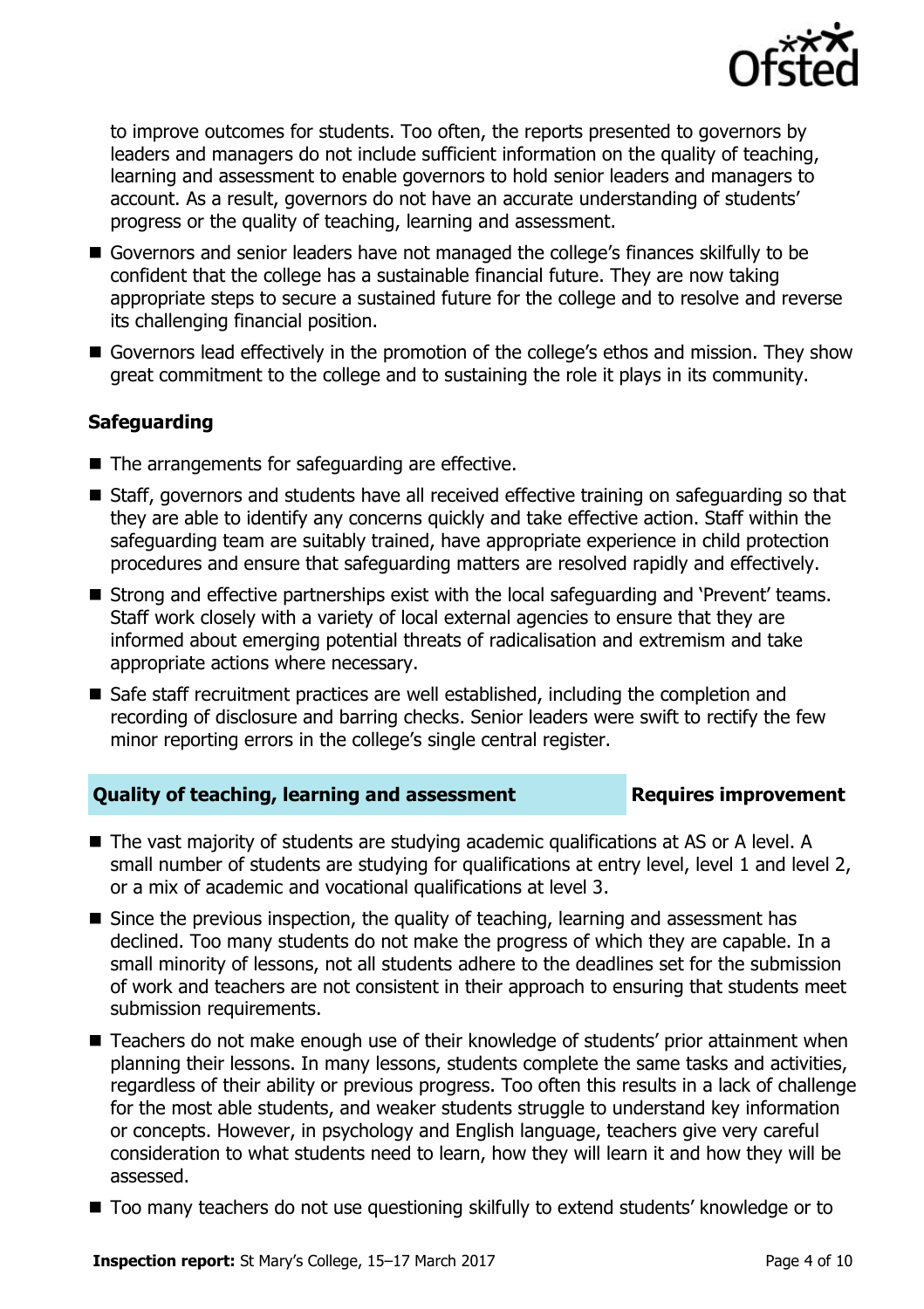

check the depth and breadth of their understanding. The more confident students dominate and less-confident students do not demonstrate their learning sufficiently.

- Too many students do not take an active role in lessons and develop their independent learning skills. They receive learning materials compliantly and listen to teacher-led explanations that do not include sufficient checks on each student's level of comprehension and understanding. Lessons are not planned carefully enough to develop students' autonomy in their learning or their higher-level skills such as analysis, synthesis and evaluation.
- Teachers' feedback on assessed work in some subjects is not sufficiently detailed to support students to further improve their skills or to help them know what to do to improve the standard of their work. In some subjects, for example sociology, the quality of teachers' feedback is inconsistent across AS- and A-level courses. In media and business subjects, teachers' feedback to help students improve is not evident. Students' targets for improving the quality of their work are too often generic and not subjectspecific, such as 'improve attendance' and 'meet deadlines in submitting coursework'.
- The majority of students' work is of a good standard. Students present their ideas with clarity and conviction in their essays and assignments. In a few subjects, for example fine art, students develop very good oracy skills and are able to express themselves competently using high-level technical language with great self-assurance. However, in a small minority of lessons, the standard and level of teaching and the work that students produce are below that of the qualification level.
- Support for students is effective in helping them pass their qualifications. Teachers offer students help outside of lessons, and managers have recently introduced additional dropin sessions for the majority of subjects. As a result, mock examination resit scores have improved, for example in electronics and biology.
- The small number of students who have learning difficulties and/or disabilities, and students in receipt of high-needs funding, receive good support from staff, both in and out of lessons. Managers have improved the process for identifying the specific needs of these students prior to enrolment and they work cooperatively with local schools to ensure that their transition into the college is smooth and effective. As a result, students participate fully in learning and make good progress.
- The large majority of students enjoy their learning and work well with each other, their teachers and college staff. As a result, they settle down quickly and develop high levels of confidence and good self-esteem.

### **Personal development, behaviour and welfare Good**

- Students demonstrate high standards of behaviour in lessons and around the college. They show high levels of respect for other members of the diverse college community and learn quickly about different attitudes, cultures and faiths. As a result, they are tolerant of and respectful towards others. They work collaboratively in lessons to complete activities and comply quickly with instructions and requests from staff.
- Students benefit from a wide range of worthwhile and stimulating enrichment activities, trips and visiting speakers that broaden their education and help them to develop good social, personal and work-related skills. For example, students in law, psychology, sport,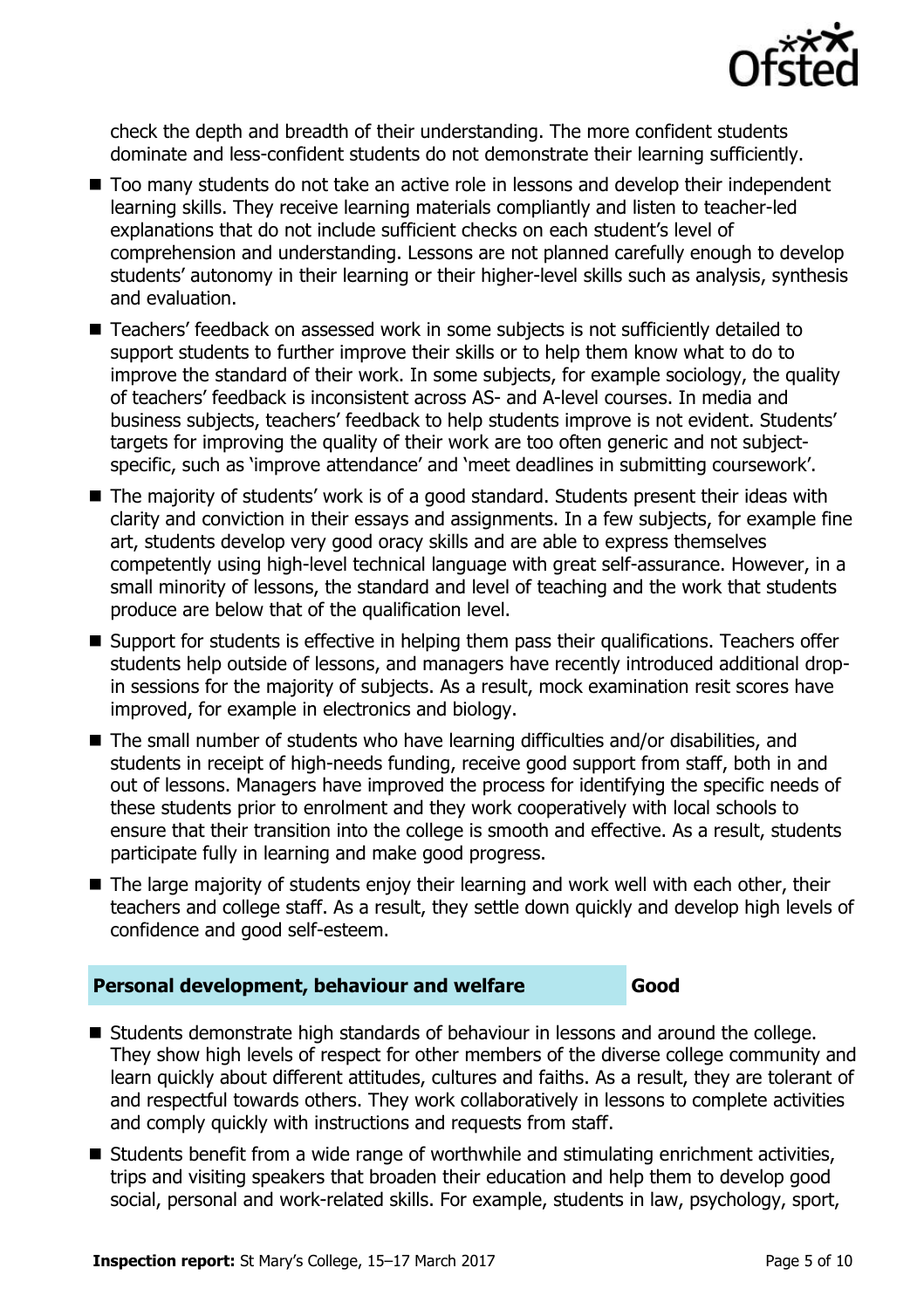

science and languages have the opportunity to participate in overseas visits. In other subjects, for example mathematics and enterprise, students are very successful in national competitions. Many students have good links with local charities. For example, students in health and social care have worked very successfully with a local charity for women and then delivered tutorial sessions for other students on healthy relationships. The student council plays an active role in the life of the college. Students on the council contribute fully to management meetings, and support the planning and staffing of college events. A significant number of students undertake meaningful external work experience or volunteering aligned to their career aspirations, which are particularly useful in supporting personal statements for university and job applications.

- Students benefit from high-quality impartial careers advice and quidance which help them to make informed choices about their future options. They are supported very effectively in their university applications and participate in a range of activities such as mock interviews and visits to universities to help them prepare for future experiences. The vast majority of level 3 students progress to university. Those students not wishing to progress to higher education, including students who leave the college before completing their programmes, receive appropriate help with researching other options such as training, employment and apprenticeships.
- Students arrive at college fully prepared to study and they are punctual at lessons. In a small minority of lessons, attendance requires improvement.
- Students feel very safe within the college. They have a very good understanding of how to raise their concerns through the college's confidential reporting system if they do not feel safe or are concerned about something. They know that any issues they raise will be taken seriously. Students have a very good knowledge and understanding of potential risks posed by extremism and radicalisation, including the issues which are pertinent to their local area. They know how to keep themselves safe when using the internet and social media.
- Students do not develop their English and mathematics skills sufficiently within their lessons. In a small minority of subjects, teachers' feedback on students' assessed work does not provide sufficient help to improve the quality of their writing, including spelling, punctuation and grammar, and errors are not identified routinely. As a result, a small minority of students continue to make the same mistakes.
- Teachers do not plan sufficiently for the inclusion of topics around British values within their lessons. As a result, they do not explore and develop students' knowledge through real examples within their learning to contextualise and enhance students' understanding.

#### **Outcomes for learners Requires improvement**

- Since the previous inspection, the proportion of students following both academic and vocational programmes who make the expected progress from their starting points has declined. In a few subjects, including English language, psychology, sociology, chemistry, and applied law, students do not make the progress of which they are capable.
- Overall achievement for AS-level and A-level qualifications, and vocational diplomas and certificates at level 3, requires improvement. Across these courses, students' achievements still vary too much. For example, in 2015/16, compared with 2013/14 and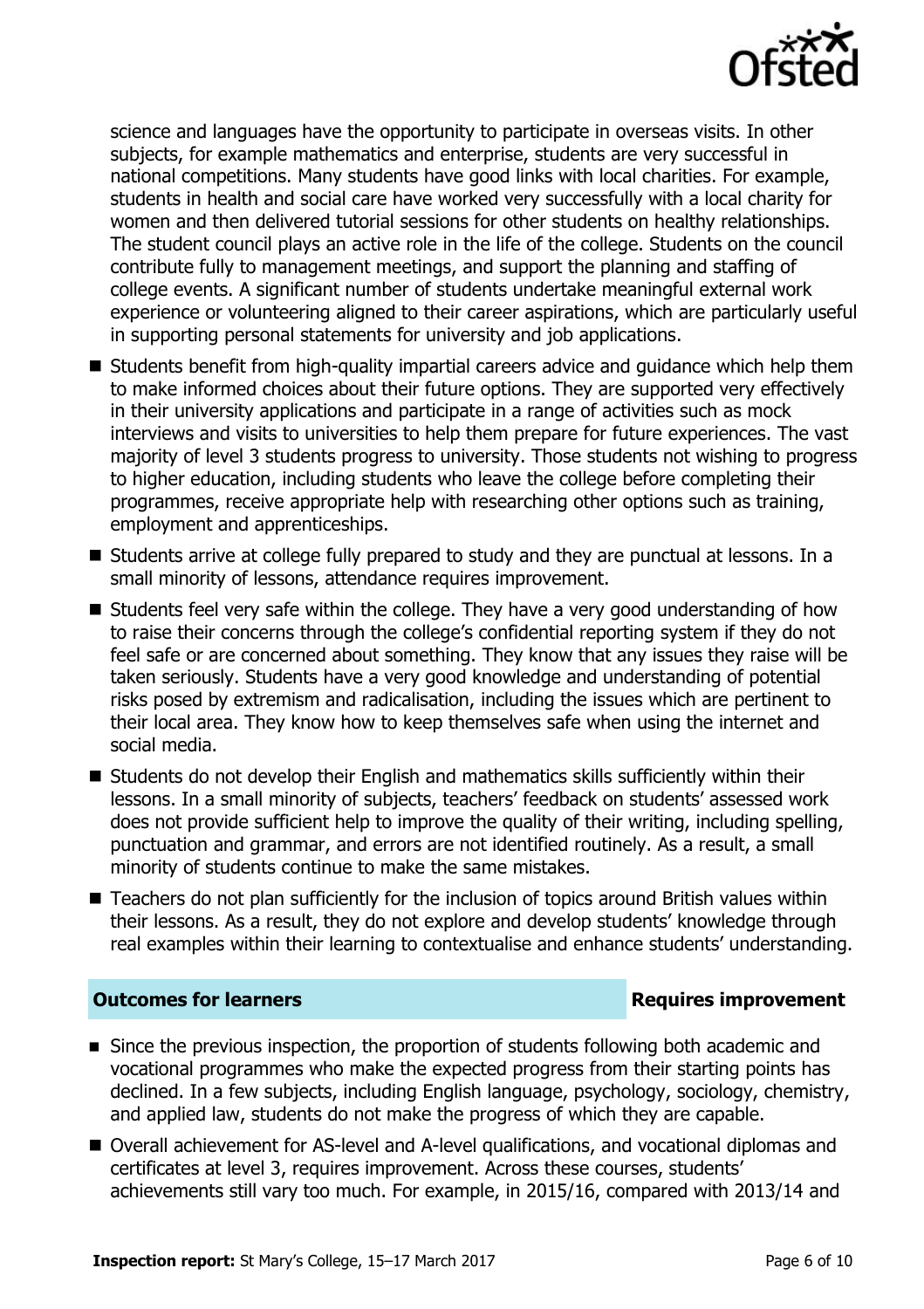

2014/15, overall achievement declined in English language, English literature, business studies, sociology and vocational sport. In contrast, for example, achievement is high in dance, theatre, vocational music, mathematics, physics and economics. A high proportion of students on study programmes at levels 1 and 2, including in GCSE English and mathematics, make good progress and successfully achieve their qualifications.

- A third of current students are not on target to achieve their grades at this stage in their course. Leaders and managers have recently implemented support interventions and evidence shows that those who have received additional support are improving their performance.
- Students of different ethnic groups achieve as well as each other, but male students do not achieve as well as female students. Students who need extra help to achieve their qualifications receive effective support.
- The large majority of students progress to positive destinations. Leaders and managers collect data on the destinations and progression of students and know where their students have gone. However, during the inspection, managers were unable to provide a clear analysis of this information and to identify whether students' destinations met their relevant career plans.
- The very small number of students who have high needs make at least or better than expected progress over time. Their targets link clearly to their education, health and care plans and they are supported very effectively to develop their English and mathematics skills. Many progress into external paid employment or volunteering.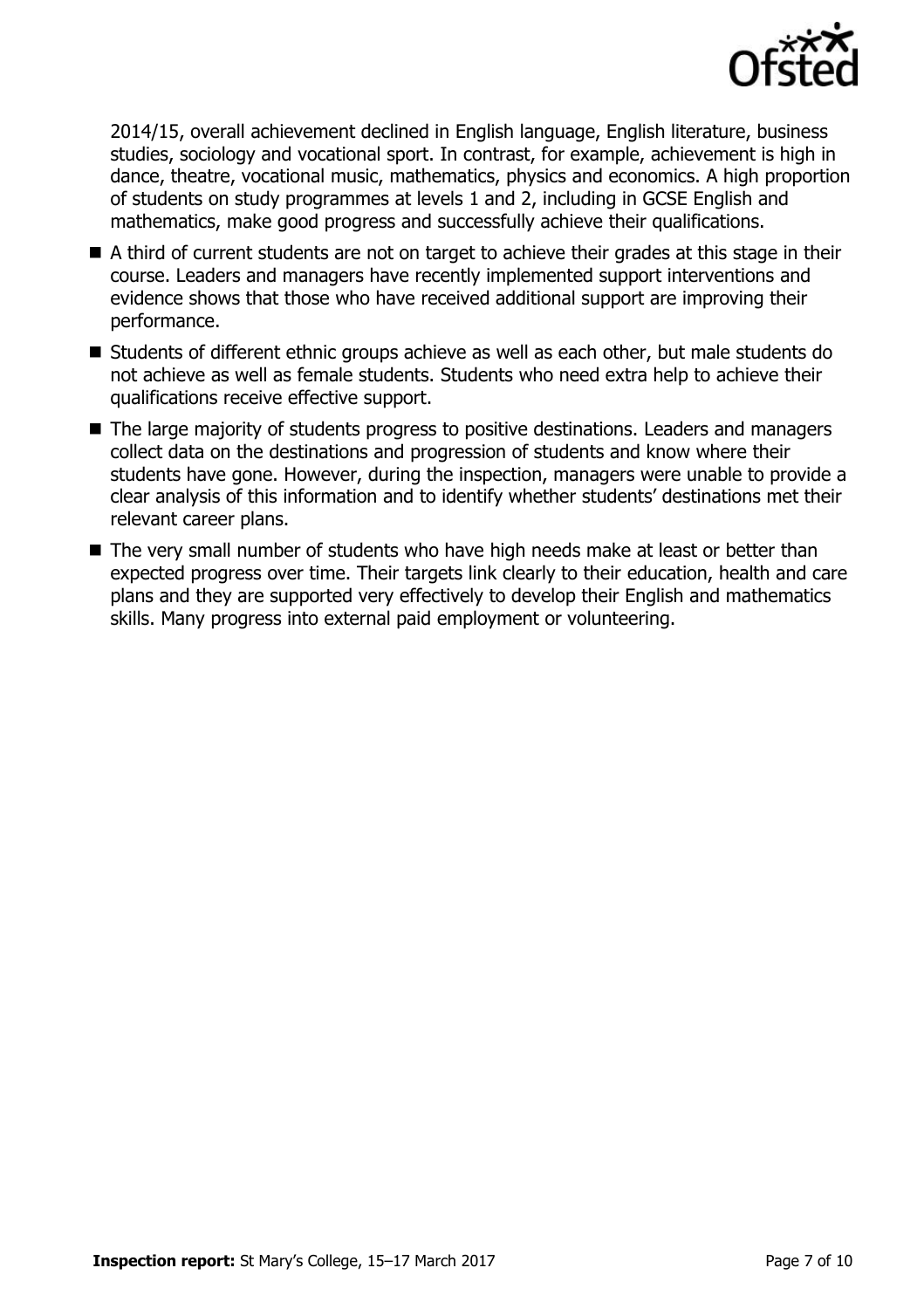

# **Provider details**

| Unique reference number                                                       | 130746                     |  |  |  |
|-------------------------------------------------------------------------------|----------------------------|--|--|--|
| Type of provider                                                              | Sixth form college         |  |  |  |
| Age range of learners                                                         | $16+$                      |  |  |  |
| Approximate number of all<br>learners over the previous full<br>contract year | 1,038                      |  |  |  |
| Principal/CEO (acting)                                                        | Mr Grant Birchby           |  |  |  |
| Telephone number                                                              | 01254 586964               |  |  |  |
| Website                                                                       | www.stmarysblackburn.ac.uk |  |  |  |

# **Provider information at the time of the inspection**

| Main course or learning<br>programme level                                                      | Level 1<br>or below |       | Level 2  |               | Level 3                                            |              | Level 4<br>or above |       |
|-------------------------------------------------------------------------------------------------|---------------------|-------|----------|---------------|----------------------------------------------------|--------------|---------------------|-------|
| Total number of learners<br>(excluding apprenticeships)                                         | $16 - 18$           | $19+$ |          | $16 - 18$ 19+ | $16 - 18$ 19+                                      |              | $16 - 18$           | - 19+ |
|                                                                                                 | 36                  | 68    | 46       | 48            | 808                                                |              |                     |       |
| Number of apprentices by<br>apprenticeship level and age                                        | Intermediate        |       | Advanced |               |                                                    | Higher       |                     |       |
|                                                                                                 | $16 - 18$           |       | $19+$    | $16 - 18$     | $19+$                                              |              | $16 - 18$           | $19+$ |
|                                                                                                 |                     |       |          |               |                                                    |              |                     |       |
| Number of traineeships                                                                          | $16 - 19$           |       |          | $19+$         |                                                    | <b>Total</b> |                     |       |
|                                                                                                 |                     |       |          |               |                                                    |              |                     |       |
| Number of learners aged 14 to<br>16                                                             |                     |       |          |               |                                                    |              |                     |       |
| Number of learners for which<br>the provider receives high-<br>needs funding                    | 14                  |       |          |               |                                                    |              |                     |       |
| Funding received from:                                                                          |                     |       |          |               | Education Funding Agency and Skills Funding Agency |              |                     |       |
| At the time of inspection, the<br>provider contracts with the<br>following main subcontractors: |                     |       |          |               |                                                    |              |                     |       |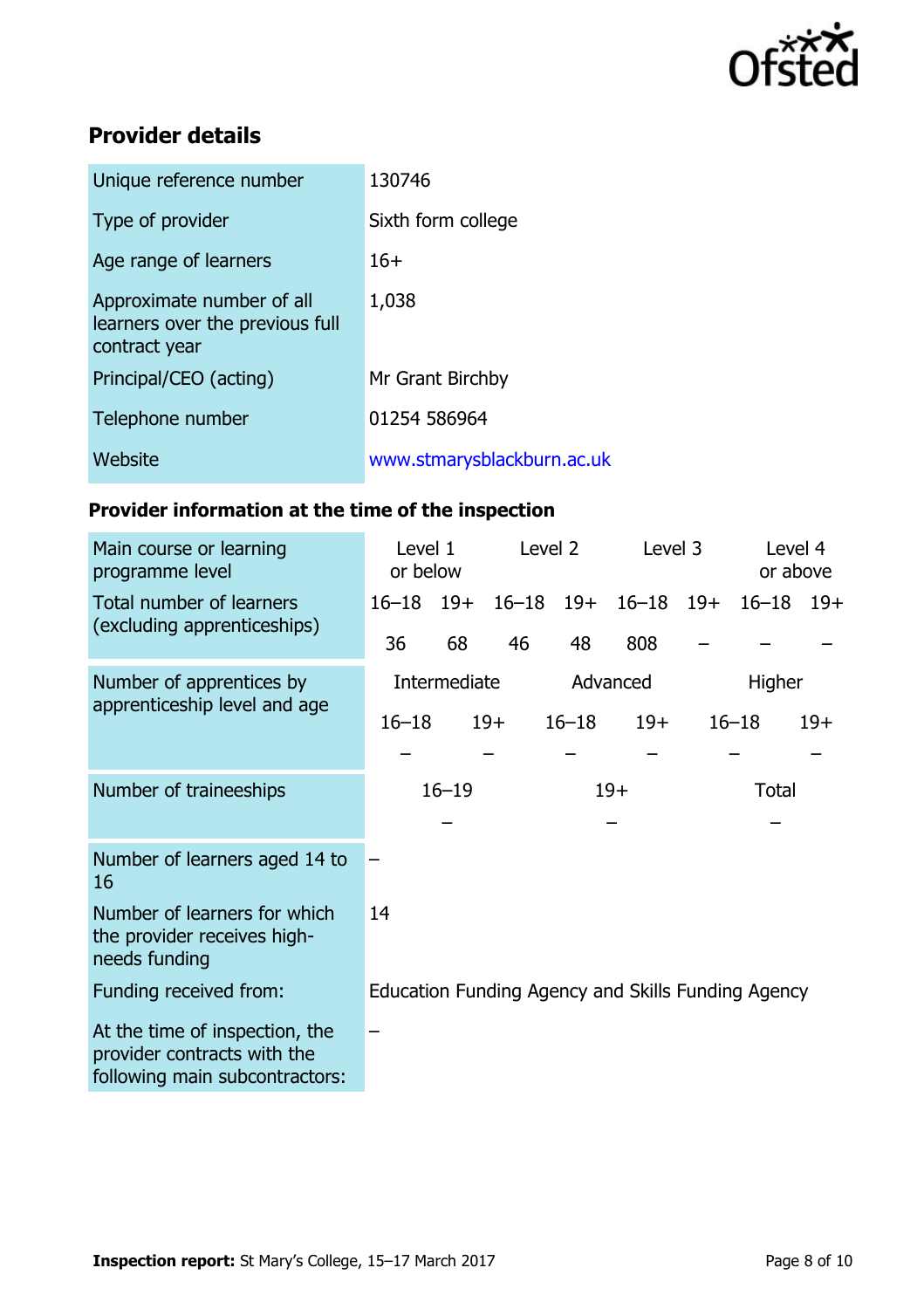

# **Information about this inspection**

The inspection team was assisted by the assistant principal for liaison, marketing and events, as nominee. Inspectors took account of the college's most recent self-assessment report and development plans, and the previous inspection report. Inspectors used group and individual interviews, telephone calls and online questionnaires to gather the views of learners and employers; these views are reflected within the report. They observed learning sessions, assessments and progress reviews. The inspection took into account all relevant provision at the college.

#### **Inspection team**

| Suzanne Wainwright, lead inspector | Her Majesty's Inspector |
|------------------------------------|-------------------------|
| Peter Wood                         | Ofsted Inspector        |
| Kathy Passant                      | Ofsted Inspector        |